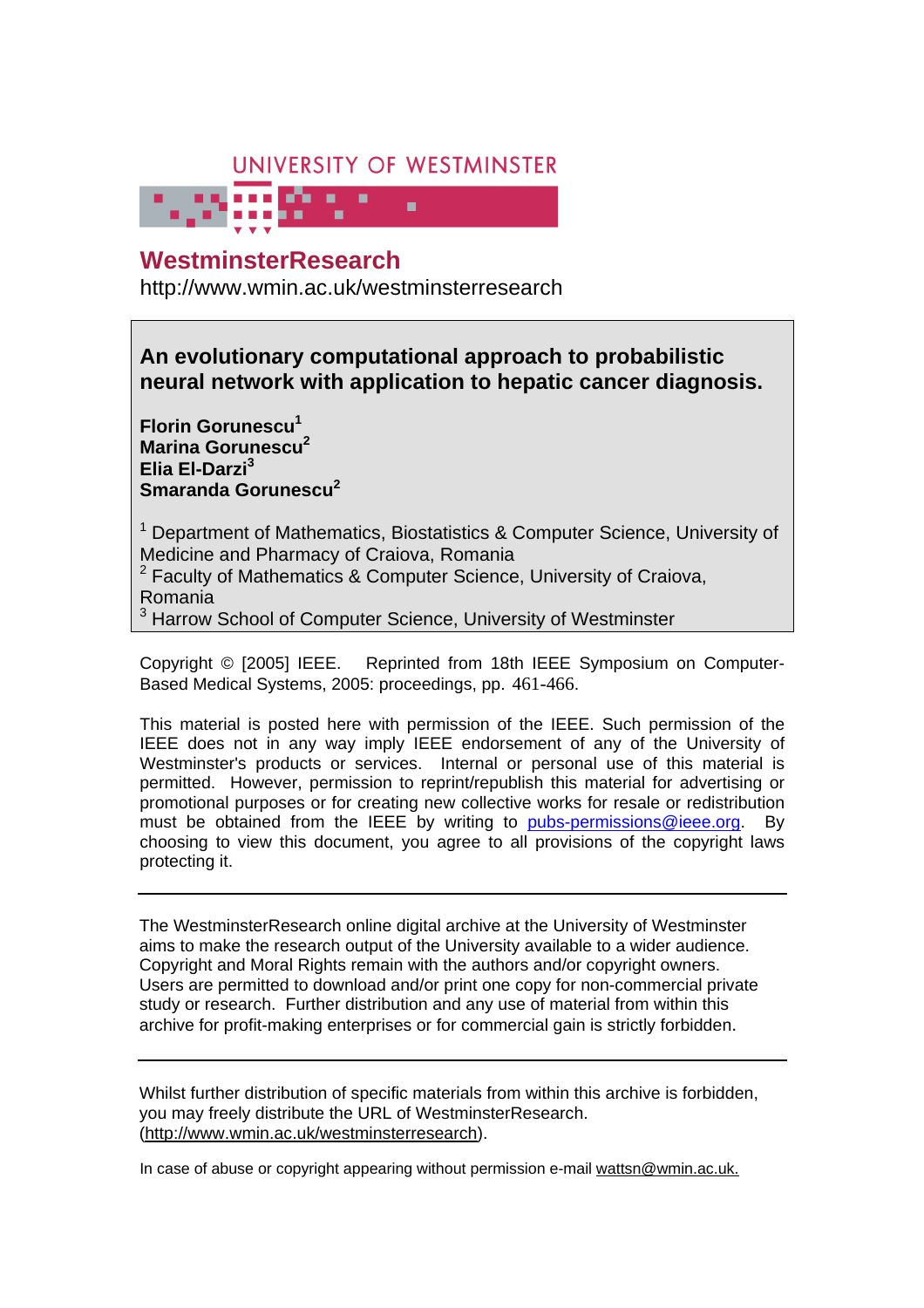# **An Evolutionary Computational Approach to Probabilistic Neural Network with Application to Hepatic Cancer Diagnosis**

Florin Gorunescu

*Department of Mathematics, Biostatistics and Computer Science, University of Medicine and Pharmacy of Craiova, Romania E-mail: gorun@umfcv.ro*  Marina Gorunescu *Faculty of Mathematics and Computer Science, University of Craiova, Romania E-mail: mgorun@inf.ucv.ro*  Elia El-Darzi *Harrow School of Computer Science, University of Westminster, London, UK E-mail: eldarze@westminster.ac.uk*  Smaranda Gorunescu *Faculty of Mathematics and Computer Science, University of Craiova, Romania E-mail: smaranda.gorunescu@gmail.com*

#### *Abstract*

*The performance of a probabilistic neural network is strongly influenced by the smoothing parameter. This paper introduces an evolutionary approach based on genetic algorithm to optimise the search of the smoothing parameter in a modified probabilistic neural network. A Java implementation is introduced and the computational results showed the viability of this hybrid approach to determine the optimum diagnosis for hepatic diseases.* 

#### **1. Introduction**

It is a matter of fact that there are a lot of examples for human trials to mimic forms, structures or processes from various domains of natural prototypes. The human brain and the process of organic evolution are of broad interest as models for creating such 'artificial intelligent' methods like neural networks or evolutionary algorithms.

The field of medical informatics had a rapid growth over the last few years and computer assisted diagnosis represents an important area of this field. Many applications using rulebased systems, statistical learning systems, genetic algorithms, neural networks have been reported to predict good diagnostic decisions in this domain.

An effective and easy to use method for addressing such task is represented by the Probabilistic Neural Networks (PNN) [3]. The PNN was developed by Specht (1988) as a supervised neural network, consisting of a 3-layer, feed-forward, and one-pass training algorithm. PNN are widely used in the areas of pattern recognition, nonlinear mapping, estimation of the probability of class membership and likelihood ratio. They are closely related to Bayesian decision rule and use Parzen or Parzen like probability density function estimators. They combine some of the best attributes of statistical pattern recognition and feed-forward neural networks.

Evolutionary algorithms (EA) form a class of probabilistic optimisation methods that are inspired by some presumed principles of organic evolution and used to solve difficult optimization problems by intelligent exploitation of a random search.

This paper introduces an EA approach, based on genetic algorithm (GA) techniques, to optimise the PNN smoothing parameters. An application to determine the optimum diagnosis for hepatic diseases and the corresponding Java implementation are presented as well.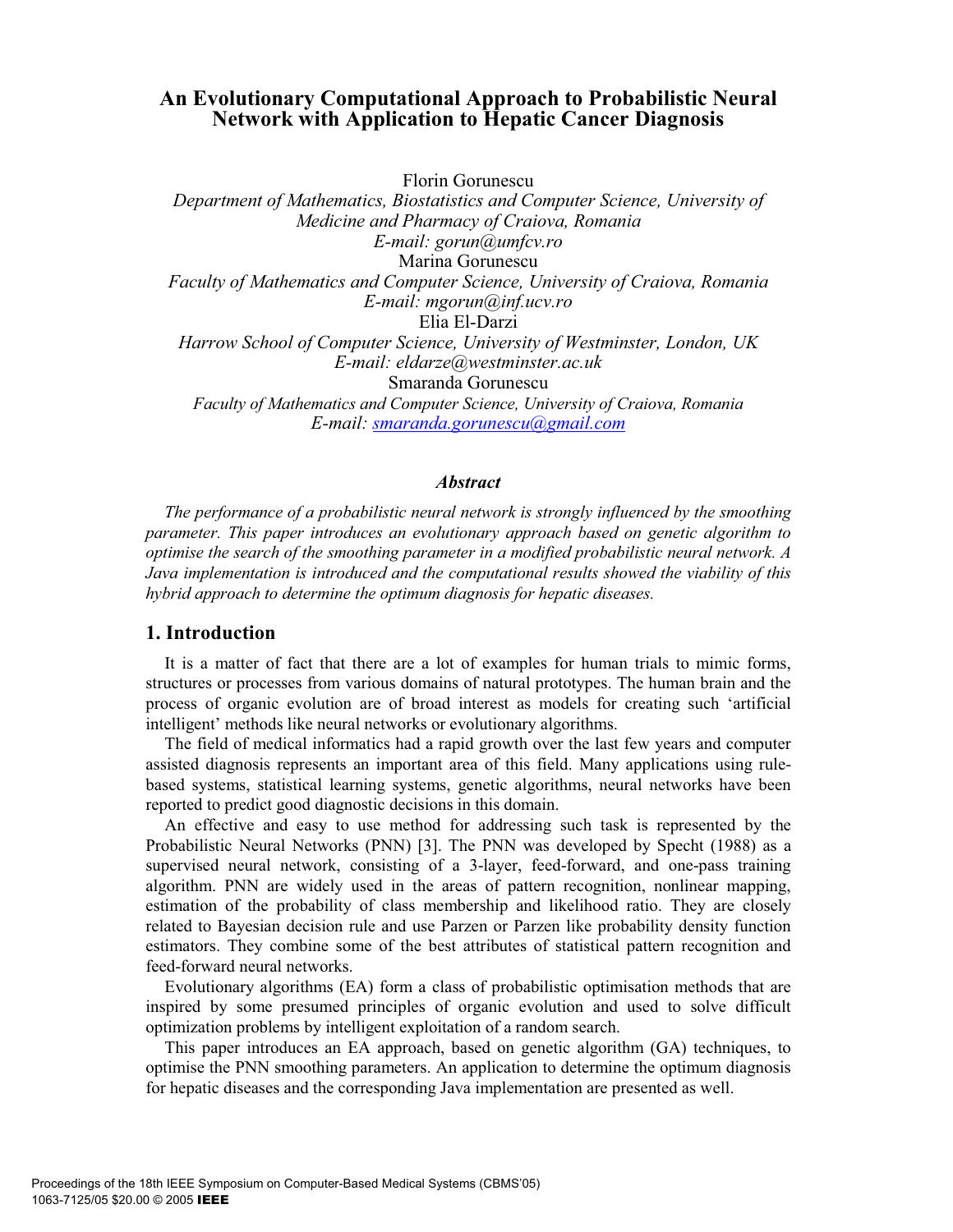The paper is organised as follows: in the following two Sections the basic concepts of PNN and EA are briefly described. Next, the proposed approach is presented. Subsequently, the PNN methodology is applied to the diagnosis process as well as the Java implementation are reported. The paper ends with conclusions.

## **2. Probabilistic Neural Networks**

The PNNs are basically classifiers. The general classification problem is to determine the category membership of a multivariate sample data (i.e. a *p*-dimensional random vector **x**) into one of *q* possible groups  $\Omega_i$ ,  $i = 1, 2, \ldots, q$ , based on a set of measurements. If we know the probability density functions  $(p.d.f.) f_i(x)$ , usually the Parzen-Cacoulos or Parzen like p.d.f. classifiers: 2

$$
f_i(x) = \frac{1}{(2\pi)^{p/2} \sigma^p} \cdot \frac{1}{m_i} \cdot \sum_{j=1}^{m_i} \exp \left(-\frac{\left\|x - x_j\right\|^2}{2\sigma^2}\right),
$$

the *a priori* probabilities  $h_i = P(\Omega_i)$  of occurrence of patterns from categories  $\Omega_i$  and the *loss* (or *cost*) parameters  $l_i$  associated with all incorrect decisions given  $\Omega = \Omega_i$ , then, according to the Bayesian decision rule, we classify **x** into the category  $\Omega$ <sub>*i*</sub> if the inequality  $l_i h_i f_i(\mathbf{x}) > l_i h_i f_i(\mathbf{x})$  holds true. The standard training procedure for PNN requires a single pass over all the training patterns, giving them the advantage of being faster than the feed-forward neural networks.

Basically, the architecture of PNN is limited to three layers: the *input*/*pattern layer*, the *summation layer* and the *output layer*. Each input/pattern node forms a product of the input pattern vector **x** with a weight vector  $W_i$  and then perform a nonlinear operation, that is  $exp[-(W_i - x)^{\tau}(W_i - x)/(2\sigma^2)]$  (assuming that both **x** and  $W_i$  are normalized to unit length), before outputting its activation level to the summation node. Each summation node receives the outputs from the input/pattern nodes associated with a given class and simply sums the inputs from the pattern units that correspond to the category from which the training pattern was selected,  $\sum_i \exp[-(W_i - x)^{\tau}(W_i - x)/(2\sigma^2)]$ . The output nodes produce binary outputs by using the inequality:

 $\sum_i \exp[-(W_i - x)^{\tau} (W_i - x)/(2\sigma^2)] > \sum_j \exp[-(W_j - x)^{\tau} (W_j - x)/(2\sigma^2)]$ , related to two different categories  $\Omega_i$  and  $\Omega_i$ .

# **3. Evolutionary Algorithms**

Briefly, an EA is characterised by: (a) an encoding of the search space through chromosomes, (b) a method of generating the initial population, (c) a fitness function to measure the chromosomes performance, (d) a set of variation operators to create new chromosomes, (e) assigning values for the parameters of the algorithm. The standard structure of an EA is outlined below:

1)  $t = 0$ ;

2) Initialise P(*t*) – the chromosomes population at the *t-*generation;

```
3) Evaluate P(t);
```

```
4) While (t < number of generations) do {t := t + 1select P(t) from P(t-1) crossover on P(t)
mutation on P(t) survival in P(t)
 evaluate P(t) }
```

```
end.
```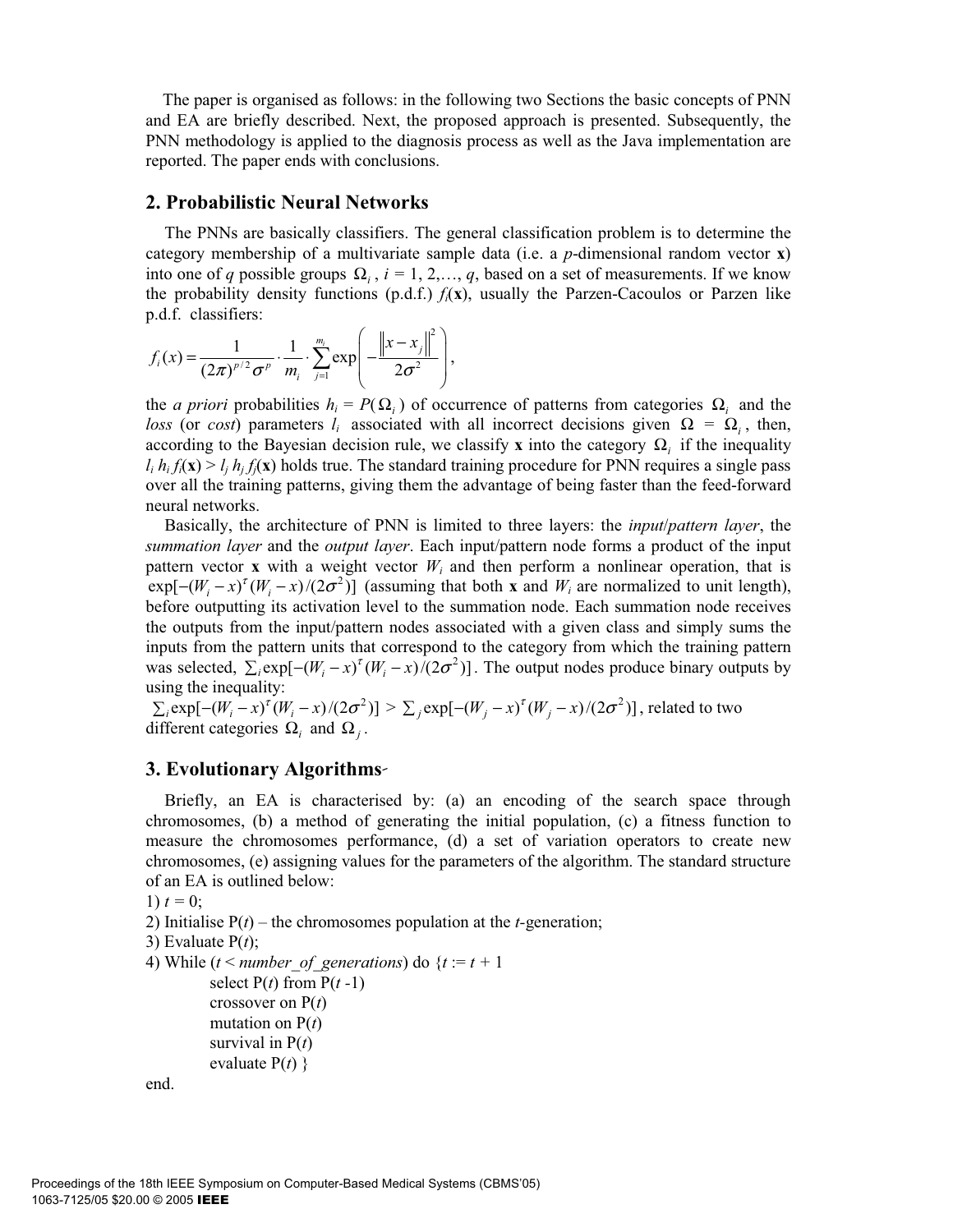GA, as a particular EA class, started and still mainly operates with binary strings for representing individuals. However, when solving real world problems, knowledge about it has to be encoded appropriately, so, in many cases the complex individuals are represented by vectors with real valued components.

#### **4. Modified Probabilistic Neural Network model and application**

Different from the classical case, with unique smoothing parameter  $\sigma$  and Euclidian distance, this section introduces a simple and efficient GA-based method of estimating each of the smoothing parameters  $\sigma_i$ ,  $i = 1, 2, \dots, q$  and using an appropriate measure of similarity between patterns.

*Input.* Consider *q* decision classes  $\Omega_1$ ,  $\Omega_2$ ,...,  $\Omega_q$ , each class  $\Omega_i$  containing  $m_i$  training patterns.

1) For each decision class <sup>Ω</sup>*i* compute the appropriate distance between any pair of training patterns; compute the average distance *Di* as well as the standard deviation and consider the corresponding 99.7% confidence interval, denoted by  $I_{\Omega_i}$ ;  $I_{\Omega_i}$  represents the domain of the smoothing factor  $\sigma_i$ .

2) Consider the Parzen-Cacoulos classifier  $f<sub>i</sub>(x)$  as the corresponding parent density of each decision class  $Q_i$ ; assign  $\sigma_i = D_i$ .

3) In each decision class  $\Omega_i$  (randomly) choose a certain training pattern  $x_i^0$  and compute  $f_i(x_i^0)$ .

4) *Bayesian decision rule*: IF  $l_i h_i f_i(x_i^0) > l_j h_j f_j(x_i^0)$  (for all  $j \neq i$ ) THEN  $x_i^0 \in \Omega_i$  ELSE IF  $l_i h_i f_i(x_i^0) \le l_j h_j f_j(x_i^0)$  (for some  $j \ne i$ ) THEN  $x_i^0 \notin \Omega_i$ .

5) The cost function is given by the sum of training patterns that are classified in the right way.

6) Repeat step 3 for all  $x_i^0$  in  $\Omega_i$ ; repeat step 3 for all vectors  $x_j^0$  in  $\Omega_j$ , for all  $j \neq i$ .

7) *GA approach*: Each chromosome is defined by the variable  $X = (\sigma_1, \sigma_2, ..., \sigma_n)$ . Each gene corresponds to the smoothing factor  $\sigma_i$  which takes its value from its value domain *I*<sub>Ω*i*</sub>. A population of Y**-**chromosomes is used. Selection is carried out by the Monte Carlo procedure. The average crossover  $(X_1, X_2) \rightarrow (X_1 + X_2)/2$  is used to generate new chromosomes and for the mutation the following technique is applied: assume we decide to mutate the gene  $\sigma_i$ of a chromosome. We will generate a random number, whose values are 0 or 1. Then the new value for the gene is determined by  $\sigma_i \pm \delta(\delta)$  is a small enough value to fine tune the accuracy), "+" if 0 is generated, and "-" otherwise.

8) Find the maximum of the cost function.

*Output.*  $\sigma_i$ ,  $i = 1, 2, \ldots, q$ , corresponding to the maximum of the cost function represent the optimal values of the smoothing parameters  $\sigma$ 's for each decision category  $\Omega_i$ ,  $i = 1, 2, \ldots, q$ .

### **5. PNN application to hepatic cancer diagnosis**

The PNN-based decision model was applied to discriminate a group of individuals into a certain categories of diagnosis in the area of hepatic diseases: chronic hepatitis (CH), liver cirrhosis (LC), hepatocellular carcinoma (HCC) and healthy people (HP), using significant medical analyses. Each individual in the data set has been represented by a 15-dimensional vector  $\mathbf{x} = (x_1, x_2, \dots, x_{15})$ , where the components represent some of the most important serum enzymes:  $x_1$  = TB (total bilirubin),  $x_2$  = DB (direct bilirubin),  $x_3$  = IB (indirect bilirubin),  $x_4$  = AP (alkaline phosphatase),  $x_5 = GGT$  (gamma glutamyl transpeptidase),  $x_6 = LAP$  (leucine amino peptidase),  $x_7$  = AST (aspartate amino transferase),  $x_8$  = ALT (alanine amino transferase),  $x_9$  = LDH (lactic dehydrogenase),  $x_{10}$  = PI (prothrombin index),  $x_{11}$  = GAMMA,  $x_{12}$  = ALBUMIN,  $x_{13}$  = GLYCEMIA,  $x_{14}$  = CHOLESTEROL,  $x_{15}$  = AGE.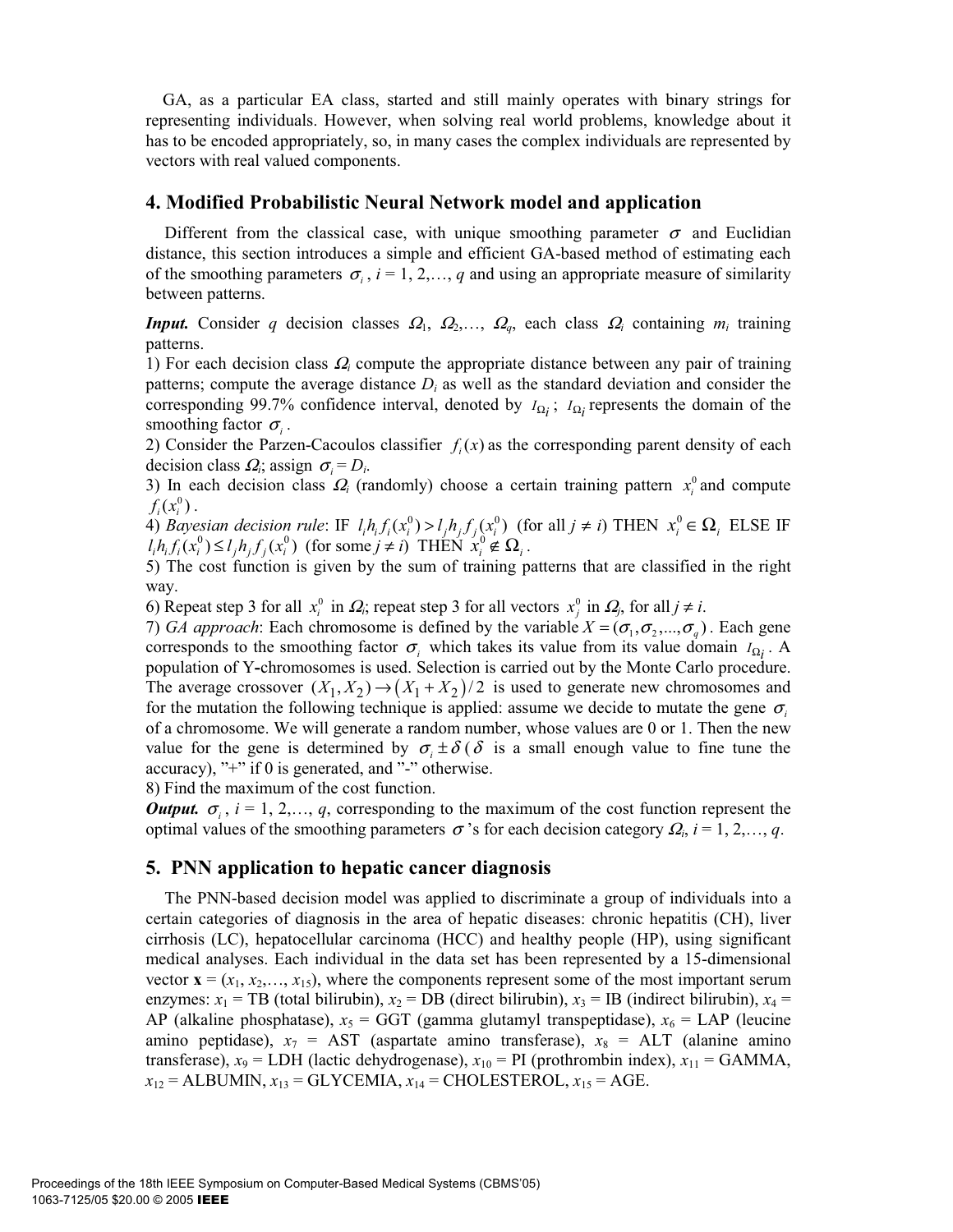The model was fitted to real data consisting of 299 individuals (both patients and healthy people) from the Department of Internal Medicine, Division of Gastroenterology, University Emergency Hospital of Craiova, Romania. This group of individuals consists of 60 patients with chronic hepatitis (CH), 179 patients with liver cirrhosis (LC), 30 patients with hepatocellular carcinoma (HCC) and 30 healthy people (HP).

The algorithm was coded in Java for the ease of implementation and we have used JDBC (*Java Database Connectivity*) for the processing of the data. Thus the program is connected to a database and the records of any specific table of this database can always be updated by the physicians themselves (in MS Access or MS Excel) without the need to modify the computer program.

# **6. Experimental results**

The key to obtain a good classification using PNN is to optimally estimate the two parameters of the Bayes decision rule, the misclassification costs and the prior probabilities. In our practical experiment we have estimate them heuristically. Thus, as concerns the costs parameters, we have considered them depending on the average distances *Di*, inversely proportional, that is  $l_i = 1/D_i$ . As concerns the prior probabilities, they measure the membership probability in each group and, thus, we have considered them equal to each group size, that is  $h_i = m_i$ .

To avoid overfitting, the data set was randomly partitioned into two sets: the training set and the validation set. A number of 254 persons (85%) of the initial group were withheld from the initial group for the smoothing factor adjustment (the training process). Once optimal smoothing parameters  $\sigma$ 's for each decision category were obtained using the training set, the trained PNN was applied to the validation set (the remaining 45 persons). In order to obtain reliable results we have repeated 10 times the above procedure. The results concerning the accuracy rate in classification, obtained for a default number of 100 chromosomes and 5 generations are shown in Table 1.

| Run     | Training accuracy rate | Validation accuracy rate |
|---------|------------------------|--------------------------|
|         | (%)                    | (%)                      |
|         | 83.27                  | 91.11                    |
| 2       | 79.93                  | 88.89                    |
| 3       | 73.57                  | 90.00                    |
| 4       | 80.26                  | 91.11                    |
| 5       | 73.91                  | 86.67                    |
| 6       | 75.25                  | 86.67                    |
| 7       | 69.89                  | 85.56                    |
| 8       | 85.28                  | 75.56                    |
| 9       | 71.23                  | 84.44                    |
| 10      | 70.90                  | 85.56                    |
| Average | 76.35                  | 86.56                    |

**Table 1. PNN classification accuracy: training vs. validation** 

When the PNN was applied to the training process, the sensitivity analysis indicated that the proportion of the patients correctly diagnosed was (average) 76.35%. When the PNN was applied to the validation data set, which was not subjected to neural network training, the proportion was (average) 86.56%.

In Table 2 we have displayed the dependence between the accuracy rate and the number of chromosomes (for a fixed number of 5 generations).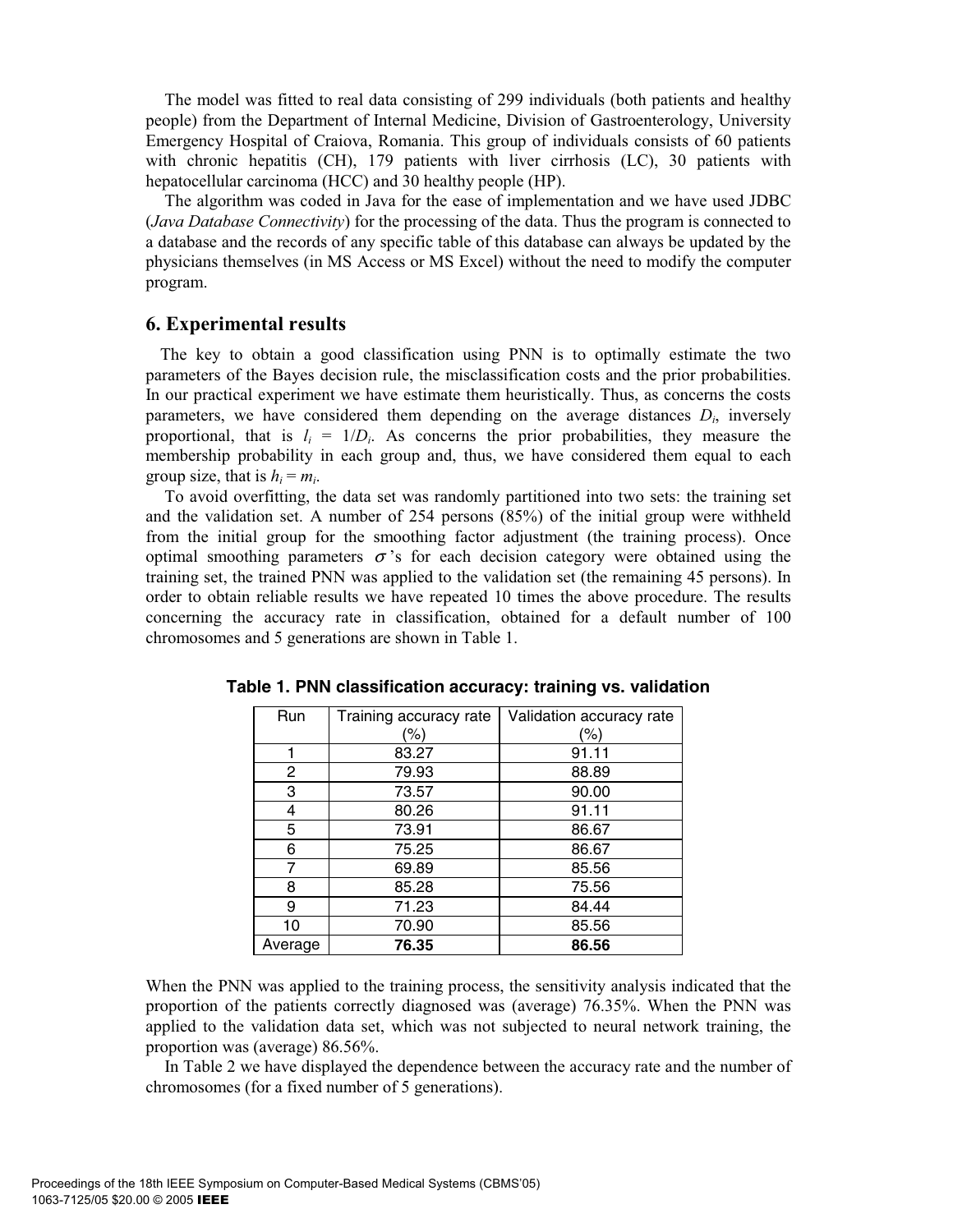| No. of chromosomes | Best generation rank | Training accuracy (%) | Validation accuracy<br>$(\% )$ |
|--------------------|----------------------|-----------------------|--------------------------------|
| 10                 | $\overline{c}$       | 44.14                 | 68.89                          |
| 20                 |                      | 64.88                 | 82.22                          |
| 30                 |                      | 70.23                 | 84.44                          |
| 40                 |                      | 63.21                 | 82.22                          |
| 50                 |                      | 85.95                 | 95.56                          |
| 60                 |                      | 71.23                 | 84.44                          |
| 70                 |                      | 70.23                 | 85.56                          |
| 80                 | $\overline{c}$       | 60.20                 | 81.11                          |
| 90                 | $\overline{5}$       | 55.85                 | 80.00                          |
| 100                | 1                    | 70.23                 | 85.56                          |
| 110                | $\overline{c}$       | 65.21                 | 83.33                          |
| 120                |                      | 93.97                 | 98.89                          |
| 130                | 3                    | 85.95                 | 94.44                          |
| 140                | 3                    | 68.56                 | 83.33                          |
| 150                | $\overline{c}$       | 60.20                 | 81.11                          |
| 160                | $\overline{c}$       | 89.96                 | 90.00                          |
| 170                | 1                    | 89.96                 | 96.67                          |
| 180                | 4                    | 87.95                 | 94.44                          |
| 190                | 1                    | 76.25                 | 87.78                          |
| 200                | $\overline{2}$       | 81.27                 | 92.22                          |

# **Table 2. PNN classification accuracy: accuracy rate as function of the number of chromosomes (5 generations)**

From this table we could see that a good accuracy is obtained when the number of chromosomes is over 100 and the number of generations is around 2.

Finally, in Table 3 we have presented the connection between the rate accuracy and the number of generations (for a fixed number of 100 chromosomes), together with the number of generation necessary to obtain the best accuracy.

| No. of generations | Best generation rank | Training accuracy (%) | Validation accuracy |  |  |  |
|--------------------|----------------------|-----------------------|---------------------|--|--|--|
|                    |                      |                       | (%)                 |  |  |  |
| 5                  | 2                    | 67.89                 | 85.55               |  |  |  |
| 10                 | $\mathbf{2}$         | 72.24                 | 85.55               |  |  |  |
| 15                 |                      | 72.57                 | 86.66               |  |  |  |
| 20                 |                      | 76.25                 | 87.77               |  |  |  |
| 25                 | 14                   | 70.23                 | 85.55               |  |  |  |
| 30                 | 5                    | 78.26                 | 87.77               |  |  |  |
| 35                 | 9                    | 72.57                 | 85.55               |  |  |  |
| 40                 | 2                    | 82.94                 | 93.33               |  |  |  |
| 45                 | 9                    | 83.27                 | 90.00               |  |  |  |
| 50                 | 12                   | 64.88                 | 82.22               |  |  |  |
| 55                 | 49                   | 75.58                 | 86.66               |  |  |  |
| 60                 | 40                   | 89.96                 | 88.88               |  |  |  |
| 65                 | 2                    | 71.23                 | 82.22               |  |  |  |
| 70                 | 8                    | 69.89                 | 85.55               |  |  |  |
| 75                 | 9                    | 91.30                 | 97.77               |  |  |  |
| 80                 | 3                    | 80.93                 | 92.22               |  |  |  |

**Table 3. PNN classification accuracy: accuracy rate as function of the number of generations.**